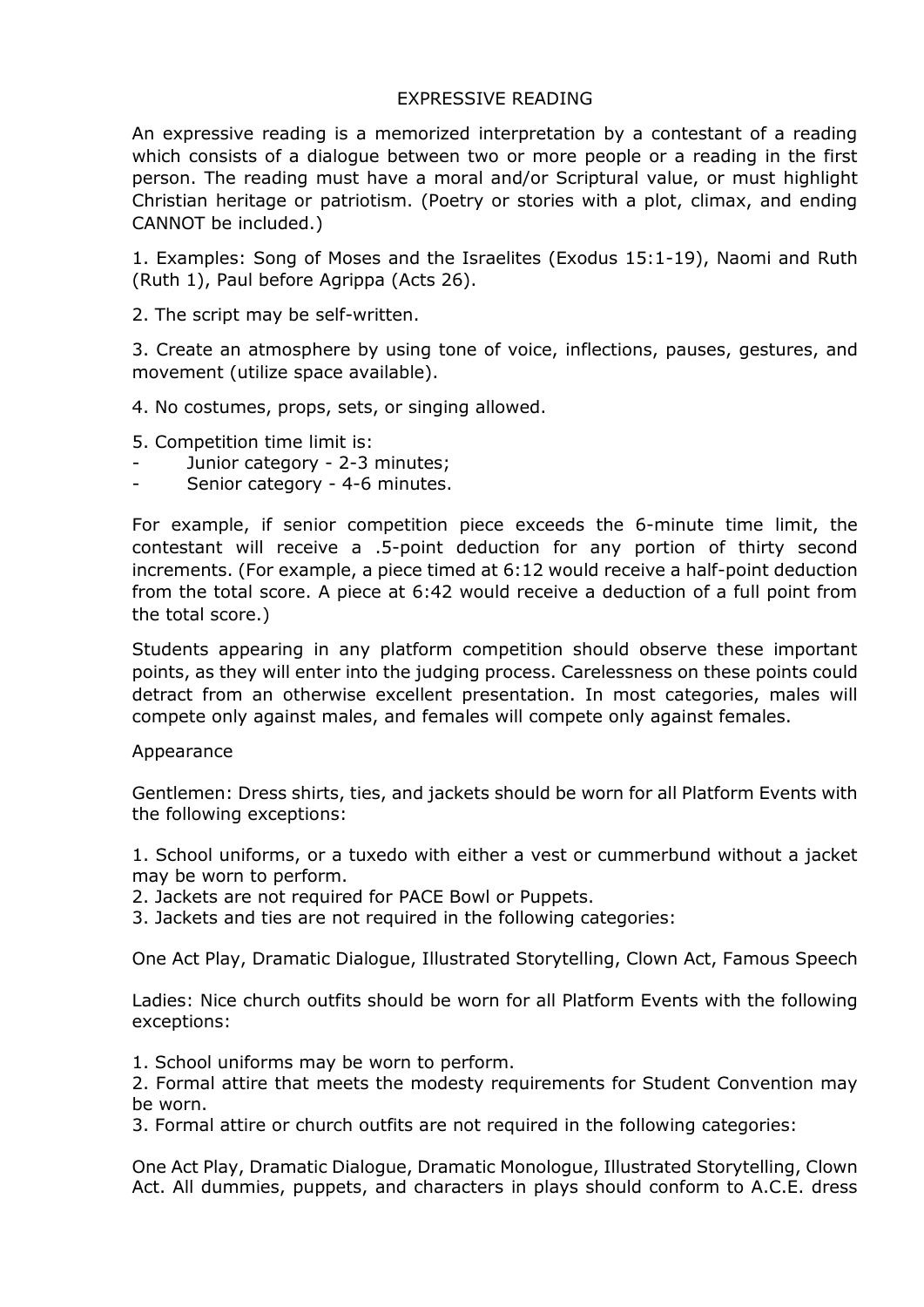and hair codes (obvious exceptions: George Washington in powdered wig; apostle Paul in robe, etc.).

Poise - Self-Confidence

Approach - The approach is one of the most important elements in speaking, public reading, or singing. The contestant should walk confidently and briskly to the podium or front of the room and establish eye contact, pause for 5-10 seconds, and begin his presentation.

Eye Contact - The contestant should establish rapport with the audience by good eye contact. He should avoid looking down often at his notes or Bible, at the ceiling, or out of the window. His eyes should move up and down, back and forth, over the entire audience slowly and naturally.

Posture and Gestures - The rule for posture is DO NOT SLOUCH!! The contestant should stand straight, but not lock his/her knees. Gestures should be free and flow naturally from enthusiasm. Natural movements are more effective than forced gestures. Feel free to utilize the space on the stage or presentation area.

Delivery - The speaker should project his voice, using the diaphragm. Recreate the mood, experience, emotion, and feelings of the author. Employ voice variations and tempo.

#### Preparation

Preparation and study are prerequisites for all speaking, reading, or musical performances. Research, organization, outline, and familiarity are the elements of preparation. Students entering any platform competition are encouraged to complete the A.C.E. Speech PACEs.

#### Platform Presentation

Introduction of entry before the judges: Contestants in platform presentations are to give their first and last names and title of presentation distinctly ("My name is John Doe and the title of my oratory is \_\_\_\_\_\_\_\_\_\_\_\_\_\_\_\_\_\_.") For entries involving more than one person, a spokesman should be selected.

JUDGES: This introduction is NOT to be counted as time against their presentation.

All selections and scripts must be memorized. Exceptions: Oral Arguments, Preaching, and Oratory contestants may use outline note cards.

Material should be CAREFULLY CHOSEN OR WRITTEN for platform events to ENSURE that evil characters would NOT be glorified and that the student rehearsing (or the listener) would NOT be forced to dwell on negative or harmful thoughts or ideas.

PLEASE NOTE: ALL AUTHORS/WRITERS FOR ALL PLATFORM EVENT SCRIPTS MUST BE GIVEN PROPER CREDIT.

Remember, the A.C.E. Speech PACEs are a wonderful resource tool.